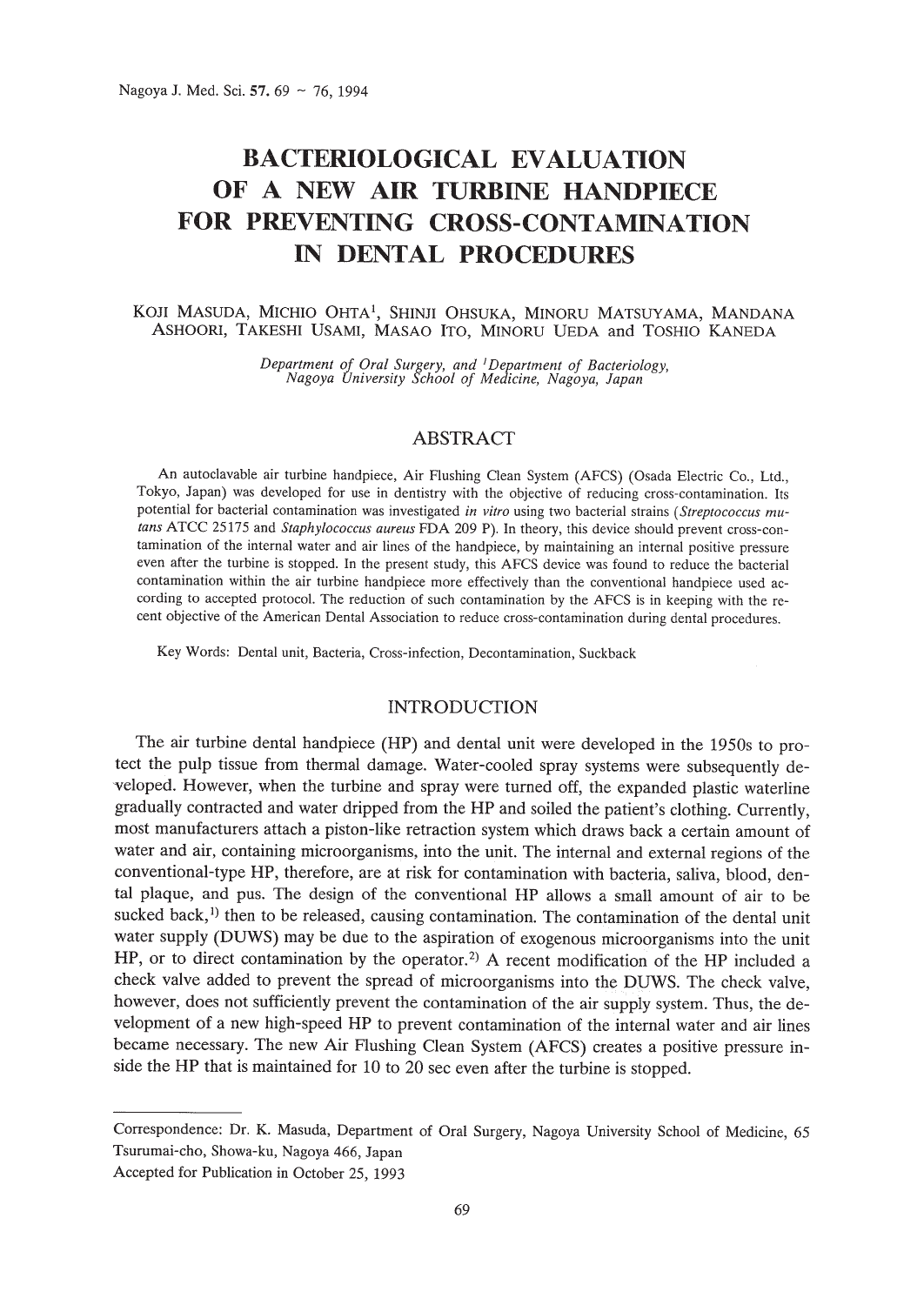Epidemiologic studies in dentistry have focused on infections with hepatitis B virus (HBV) and human immunodeficiency virus  $(HIV).<sup>3-7</sup>$  The risk of dentist-to-patient transmission of such blood-borne diseases appears to be small. We evaluated the ability of the AFCS to prevent cross-contamination using *in vitro* methods with two strains of bacteria.

## MATERIALS AND METHODS

#### *Bacterial strains*

*Staphylococcus aureus* FDA 209 P was provided by Dr. Osano, Department of Bacteriology, School of Dentistry, Aichi-Gakuin University. *Streptococcus mutans* ATCC 25175 was obtained from our laboratory stock.

#### *Materials*

Bacterial strains were grown in brain heart infusion (BHI) broth and Trypticase soy broth (TSB) (BBL Becton Dickenson, Cockeysville, MD). BHI agar was purchased from Eiken Kagaku-Kogyo Co., Tokyo, and defibrinized horse blood was from Nippon Bio-Test Laboratory Inc., Tokyo. The AFCS anti-cross-contamination device, the dental chair unit SMILY Fine GM-RL, and connected HP OT-TDL4H were provided by Osada Electric Co., Ltd., Osaka. The AFCS device was developed in 1992 to prevent contamination by bacteria and viruses. The dental units had not previously been used clinically.



Fig. 1. Cross-section of head of Air Flushing Clean System (AFCS)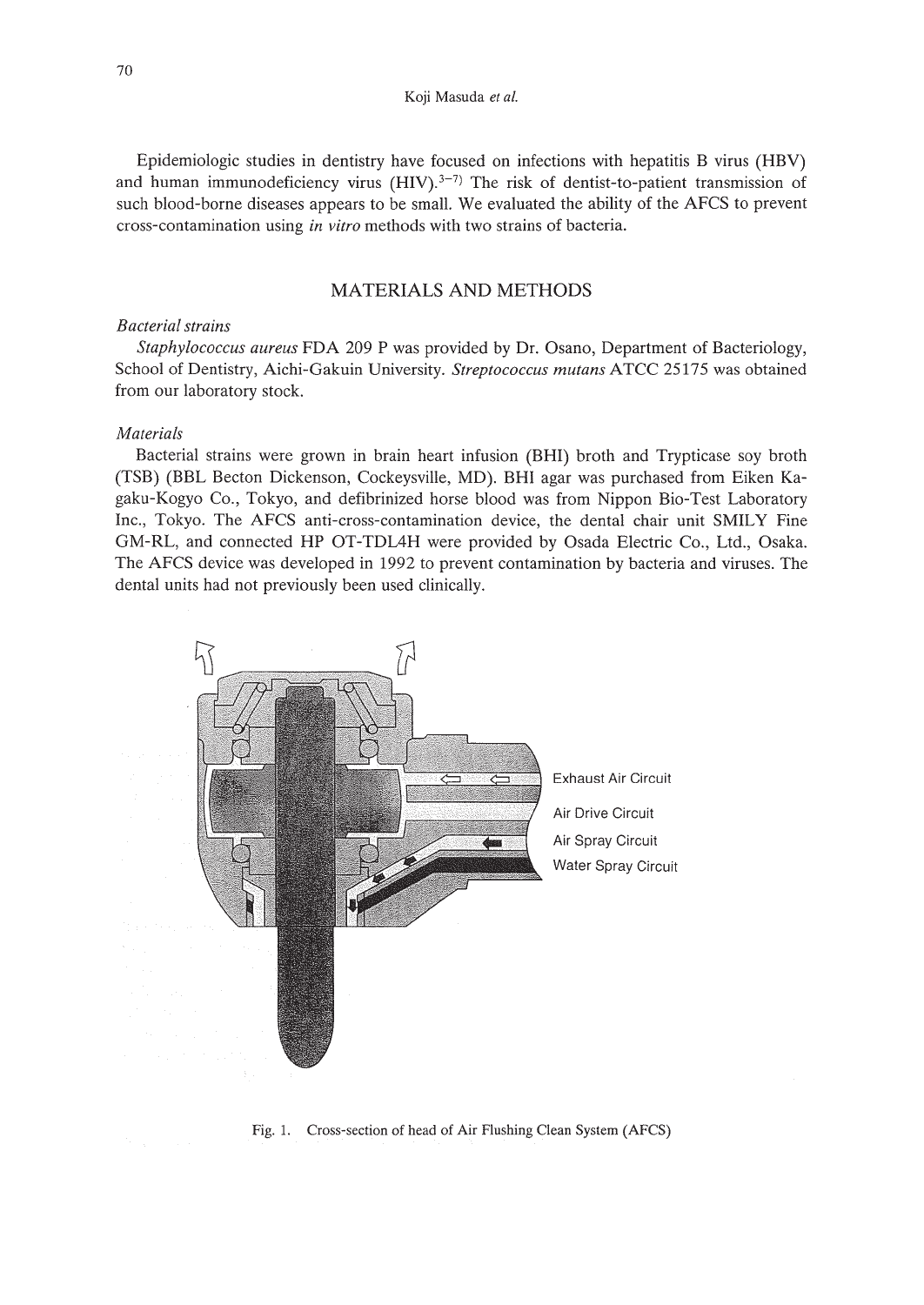Fig. 1 shows that the AFCS air spray valve opens at the end of the air spray circuit. When the foot switch is on (Fig. 2), the device supplies air drive, which then rotates the rotor and returns through the exhaust circuit, thus cleaning the turbine head area. An air spray will mix with the water spray, while flushing air at low pressure  $(0.5\text{kg/cm}^2)$  is added to the mixture. The air mixture is then ventilated. When the foot switch is turned off (Fig. 2), the circuit instantly supplies flushing air and chip air to the exhaust circuit and air spray circuit. Air is then blown out of small holes and the head area is cleaned by the positive pressure. The rotor stops more quickly than earlier types because the air jet flows in the opposite direction of the exhaust. The water around the inlet pipe also stops. The contamination area inside the dental unit is thus limited because the rotor and the retraction valve have already stopped.

**In** the present experiments, both water and air filters (Osada Electric Co., Ltd.) were used to eliminate water hose contamination.



Fig. 2. Illustration showing mechanism of AFCS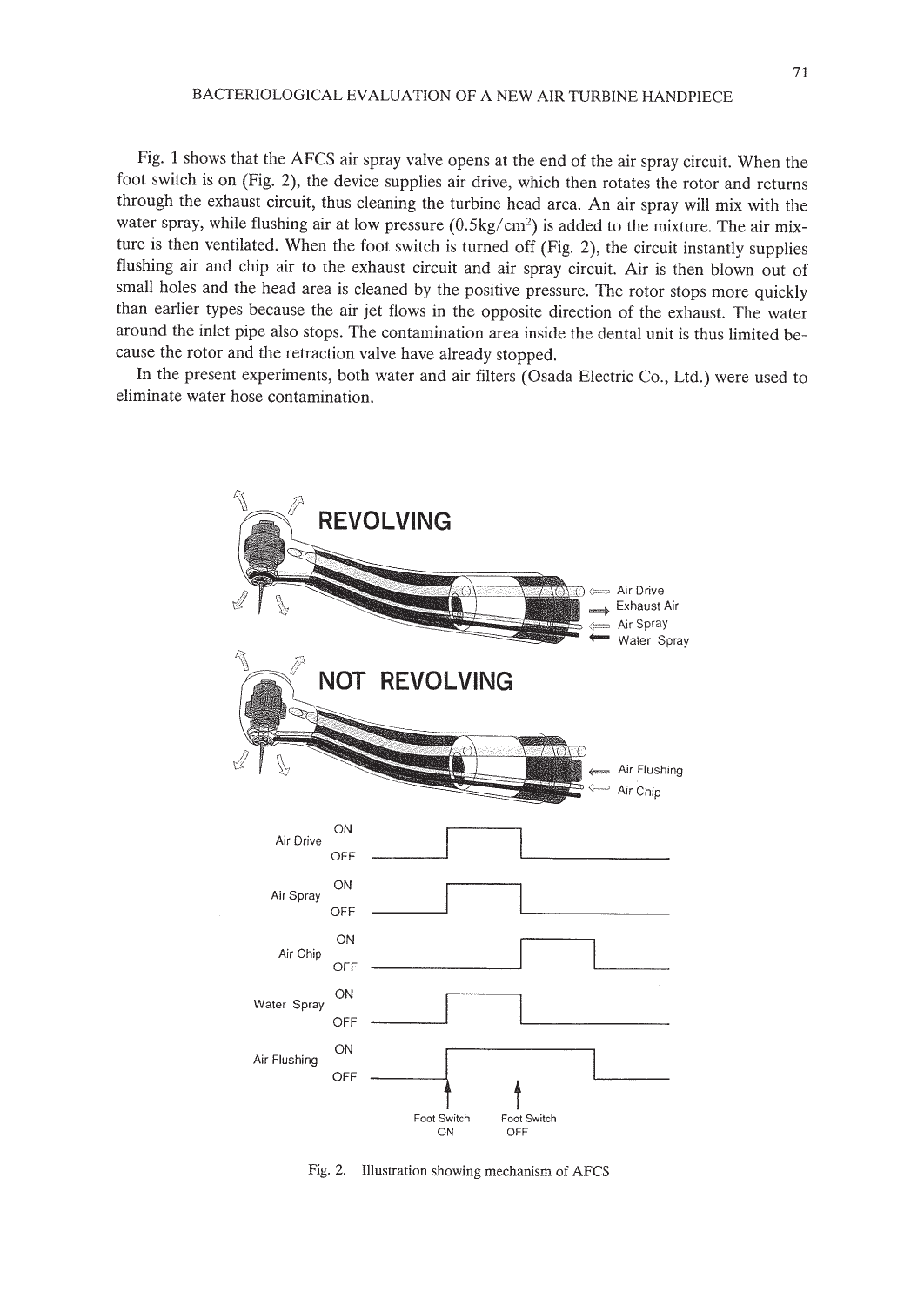## *Methods*

Before performing procedures A, Band C, the absence of contamination in the internal components of the dental unit was demonstrated by the absence of colony formation. Experimental procedures are shown in Fig. 3.



Fig. 3. Experimental protocol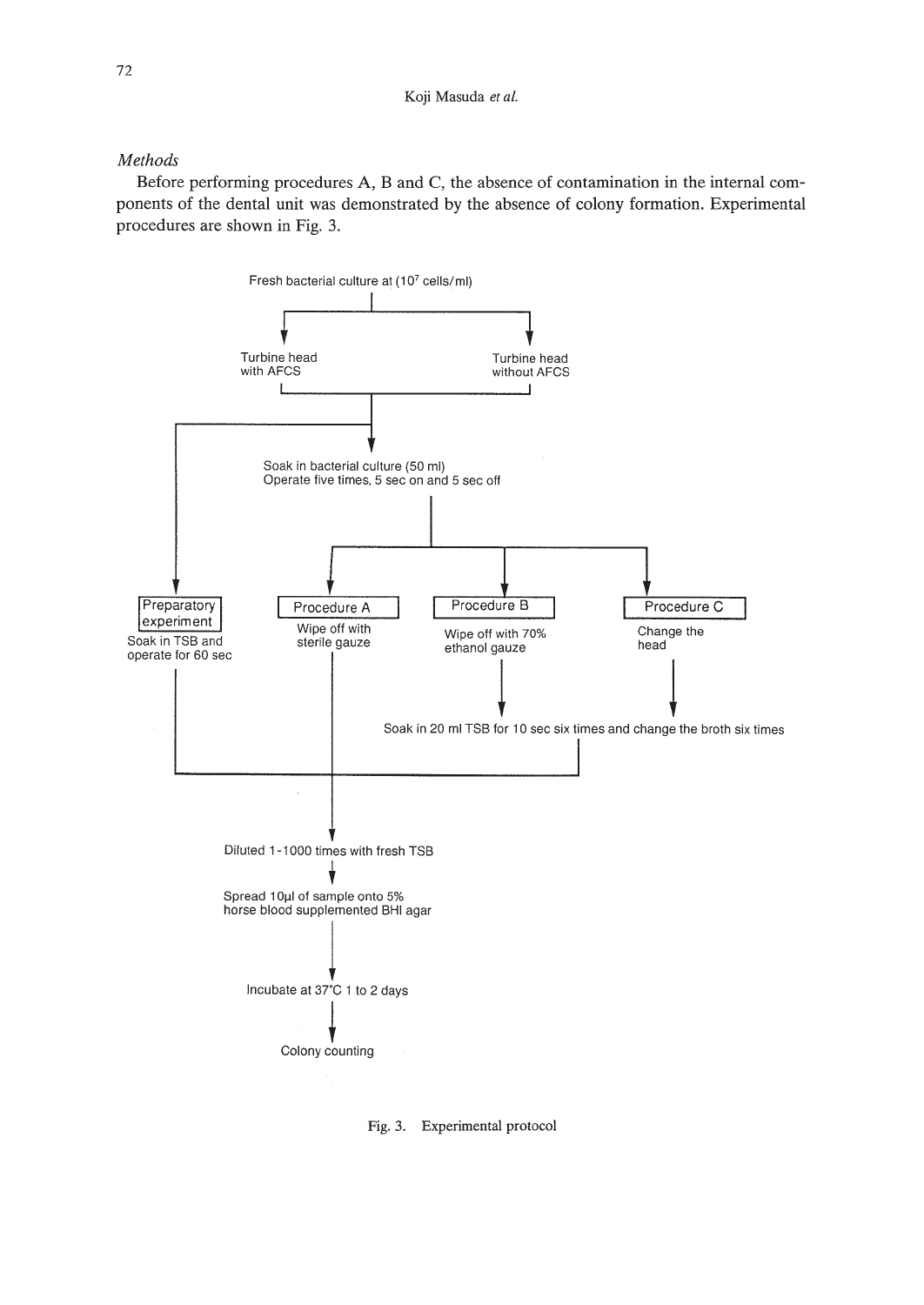#### 73

#### *Preparatory experiment*

The heads of the HP with and without the AFCS were soaked in 20ml of TSB and operated for 60 sec. The TSB was then diluted  $1-1000$  times with fresh TSB, and aliquots (10  $\mu$ l/each) were removed and inoculated onto BHI agar plates containing 5% horse blood. These plates were incubated at 37°C for 1 to 2 days under aerobic and anaerobic conditions, and colony forming units (CFUs) were counted.

## *Procedure A*

This procedure consisted of four steps:

1) The two strains of bacteria *(S. aureus* 209 P and S. *mutans* 25175) were grown in 50 ml volumes of BHI broth to approximately  $10^7$  CFU/ml. 2) The heads of the HP with and without the AFCS were soaked in the bacterial culture, and operated five times at 5-sec pulse flushing (each flushing follows 5-sec intervals). 3) The turbine head was wiped with sterile gauze, soaked, and operated for 60 sec in 20 ml of TSB. 4) TSB was diluted  $1-1000$  times with fresh TSB; aliquots (10  $\mu$ l/each) were removed and inoculated onto BHI agar plate containing 5% defibrinized horse blood. Plates were then incubated at  $37^{\circ}$ C for 1 to 2 days aerobically for S. *aureus* 209 P and anaerobically for S. *mutans* 25175, and CFUs were counted.

#### *Procedure B*

To reduce bacterial contamination, steps 1 and 2 above were repeated. The head of the turbine was wiped off with 70% ethanol gauze as in step 3. 5) Six samples of water, sprayed out for 10 sec each, were collected in bottles containing 20 ml of TSB. Step 4 above was then performed.

## *Procedure* C

After completing steps 1 and 2, the handpiece was replaced by a new autoclaved one, and steps 5 and 4 were again followed.

#### RESULTS

After confirmation of the absence of sample contamination in the preparatory experiment, the decontamination effects of procedures A, Band C were compared. As shown in Table 1, the decontamination effect of the AFCS was clearly observed.

|                         | CFU/ml (%)                |                           |                           |                           |
|-------------------------|---------------------------|---------------------------|---------------------------|---------------------------|
|                         | S. aureus 209 P           |                           | S. mutans 25175           |                           |
| Sterilization treatment | without AFCS              | with AFCS                 | without AFCS              | with AFCS                 |
| Procedure A             | $1.92 \times 10^6$ (100)  | $2.24 \times 10^5$ (11.7) | $2.07 \times 10^7$ (100)  | $8.00 \times 10^5$ (3.86) |
| Procedure B             | $1.01 \times 10^6$ (52.6) | $2.94 \times 10^4$ (1.53) | $1.59 \times 10^7$ (76.8) | $2.97 \times 10^5$ (1.43) |
| Procedure C             | $4.61 \times 10^5$ (24.0) | 0(0.0)                    | $5.14 \times 10^6$ (24.8) | 0(0.0)                    |

Table 1. Residual Bacteria Recovered from Contaminated Handpieces in Procedures A, Band C

For Procedure A, contamination by S. *aureus* was decreased to 11.7% by using the AFCS. S. *mutans* contamination decreased to 3.86%. For Procedure B, use of the AFCS decreased con-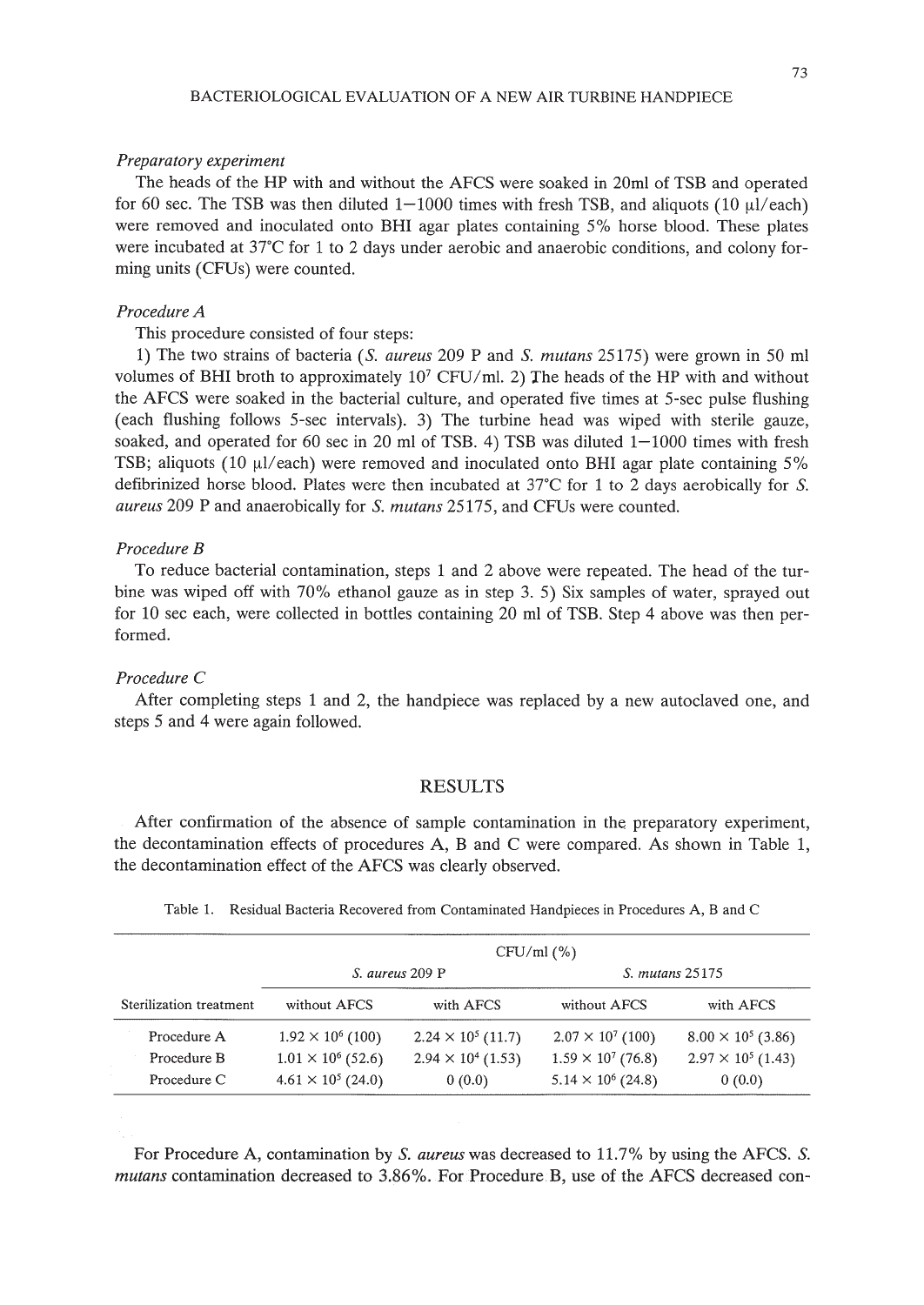#### Koji Masuda *et at.*

tamination by S. *aureus* to 1.53%, and that by S. *mutans* to 1.43%. For Procedure C, complete decontamination (to 0.0%) was achieved for both bacterial strains by using the AFCS.



Fig. 4. Decontamination effects of AFCS on sucking back S. *aureus* FDA 209P (A) and S. *mutans* ATCC 25175 (B). CFUs are per ml of dental unit water supply flushed from the turbine heads. Symbols: **\_,** Procedure B with AFCS; 0, Procedure <sup>B</sup> without AFCS; 0, Procedure <sup>C</sup> with AFCS; **.,** Procedure <sup>C</sup> without AFCS.

Figs. 4 A and B indicate the change in the number of CFUs flushed from the air and water outlets. Without the AFCS, more than  $10^2$ CFU/ml of bacteria was flushed out of the outlets, even when the **HP** was changed. With the AFCS, changing the **HP** or running the unit for 30 to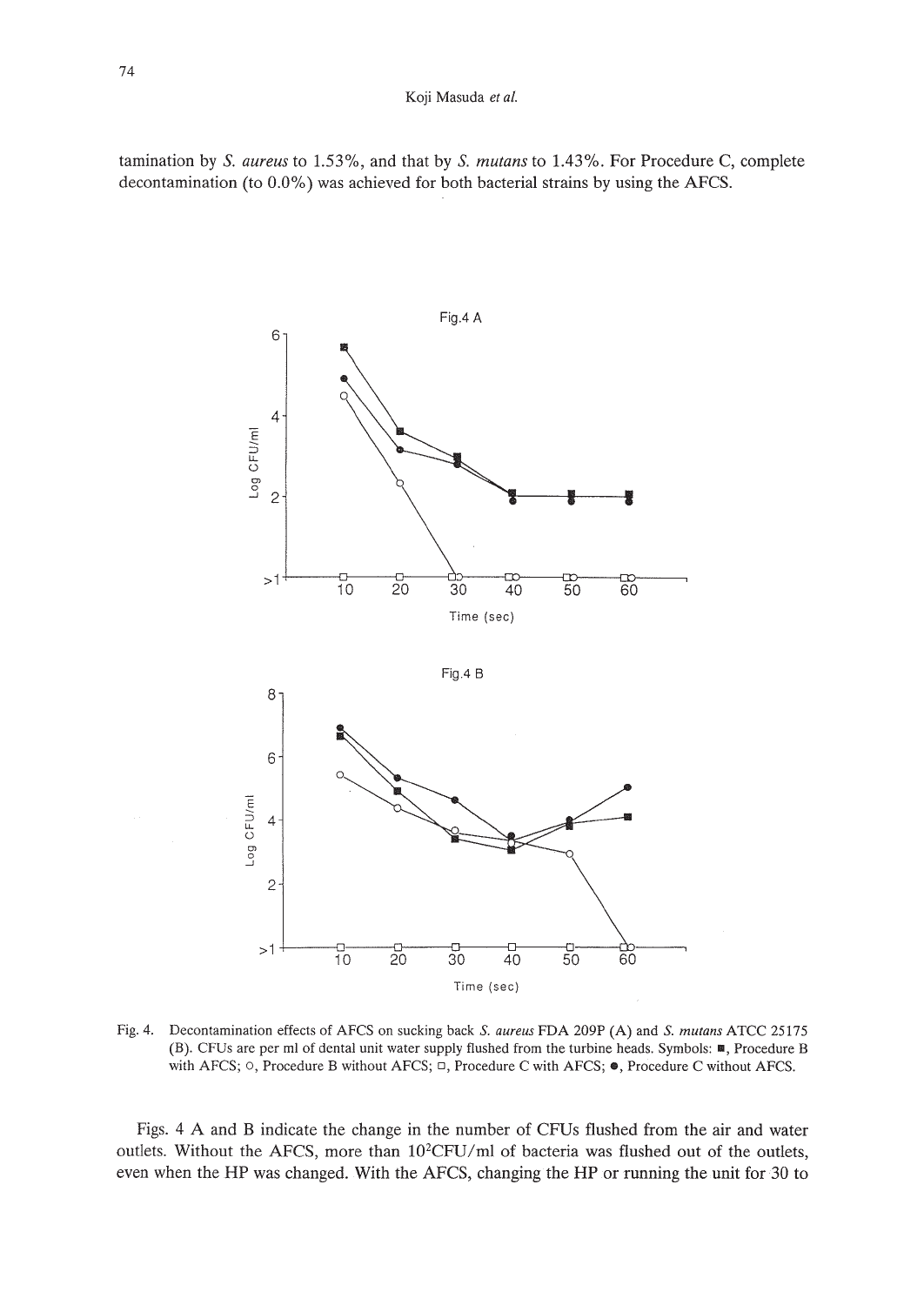60 sec was extremely effective in reducing the bacterial contamination. Flushing the HP with water by running it for 20 to 30 seconds,<sup>17)</sup> the established technique, was ineffective for decontamination without the AFCS.

#### DISCUSSION

HIV transmission from an American dentist to five of his patients in Florida was reported in June 1991.<sup>19)</sup> The dental HP has since been a suspected source of infection. Although the incidence of HIV infection from dental treatment is very low,<sup>20)</sup> the above report had a strong impact on dentists in the United States. In July 1992, the Bloodborne Pathogens Standard of the Occupational Safety and Health Administration<sup>21)</sup> was instituted, making it mandatory for all dentists and employees to be administered HBV vaccine. In August 1992, the American Dental Association (ADA) revised their "infection control recommendations for the dental office and dental laboratory"<sup>22</sup>) just four years after the previous revision.<sup>18)</sup> HPs were initially classified as sterilizable or not. In the latest revision, $18$ ) however, description of any HP that is not sterilizable was eliminated. As a result of the Florida incident, the goals are to destroy not only weak viruses like HIV, but all microorganisms, including spores in the dental setting. However, this is technically difficult and presents an economic burden.

The increasing number of patients infected with HBV and HCY as well as those immunologically compromised, $9-16$ ) has made infection control the first priority. A report of infection by *Pseudomonas aeruginosa* in two compromised patients from the cooling water tube of a HP<sup>17</sup> led to a recommendation for using disposable instruments.<sup>8)</sup> The AFCS was therefore developed to prevent contamination by bacteria and viruses in the dental setting.

Our study demonstrated that  $2 \times 10^{6-7}$  CFU/ml of bacteria were present when the conventional dental unit system was used. Wiping the outside of the HP with ethanol gauze was ineffective since 50% to 70% of the bacteria remained. Exchanging the HP with an autoclaved one eliminated only 75% of the bacteria. Thus, patients treated with old equipment are at a greater risk of bacterial and possibly viral cross-contamination. Complete cleaning of HPs by 70% ethanol cannot be achieved because of the uneven surface. Even if the HP is replaced with a new one, contamination of the proximal tubes can not be eliminated. Considerable improvement in decontamination was observed when the AFCS was used, with no bacteria detected following replacement of the HP with an autoclaved HP. With simple cleaning by ethanol gauze alone, no bacteria was detected after a free run of the HP for 40 to 50 sec.

Our results indicate that the AFCS is effective in protecting the inner area of the HP from contamination. The ADA recommends a free run of the HP for 20 to 30 sec to prevent contamination. 18) Our study was performed under more severe conditions than those observed in actual clinical applications.

The ADA recommendations for contamination-free dental treatment are gradually being accepted world-wide. We hope the clinical application of the AFCS will contribute to the safety of both dental patients and dentists.

#### REFERENCES

- 1) Torii, M., Yasunaga, T., Yokota, W., Imazato, S., Kawai, K. and Tsuchitani, Y.: Internal contamination of air-turbine handpiece and its prevention. *Jpn. J. Cons. Dent.,* 30, 1100-1106 (1987).
- 2) Fitzgibbon, E.J., Bartzokas, CA., Martin, M.V., Gibson, M.F. and Graham, R.: The source, frequency and extent of bacterial contamination of dental unit water systems. *Br. Dent. J.,* 157, 98-101 (1984).